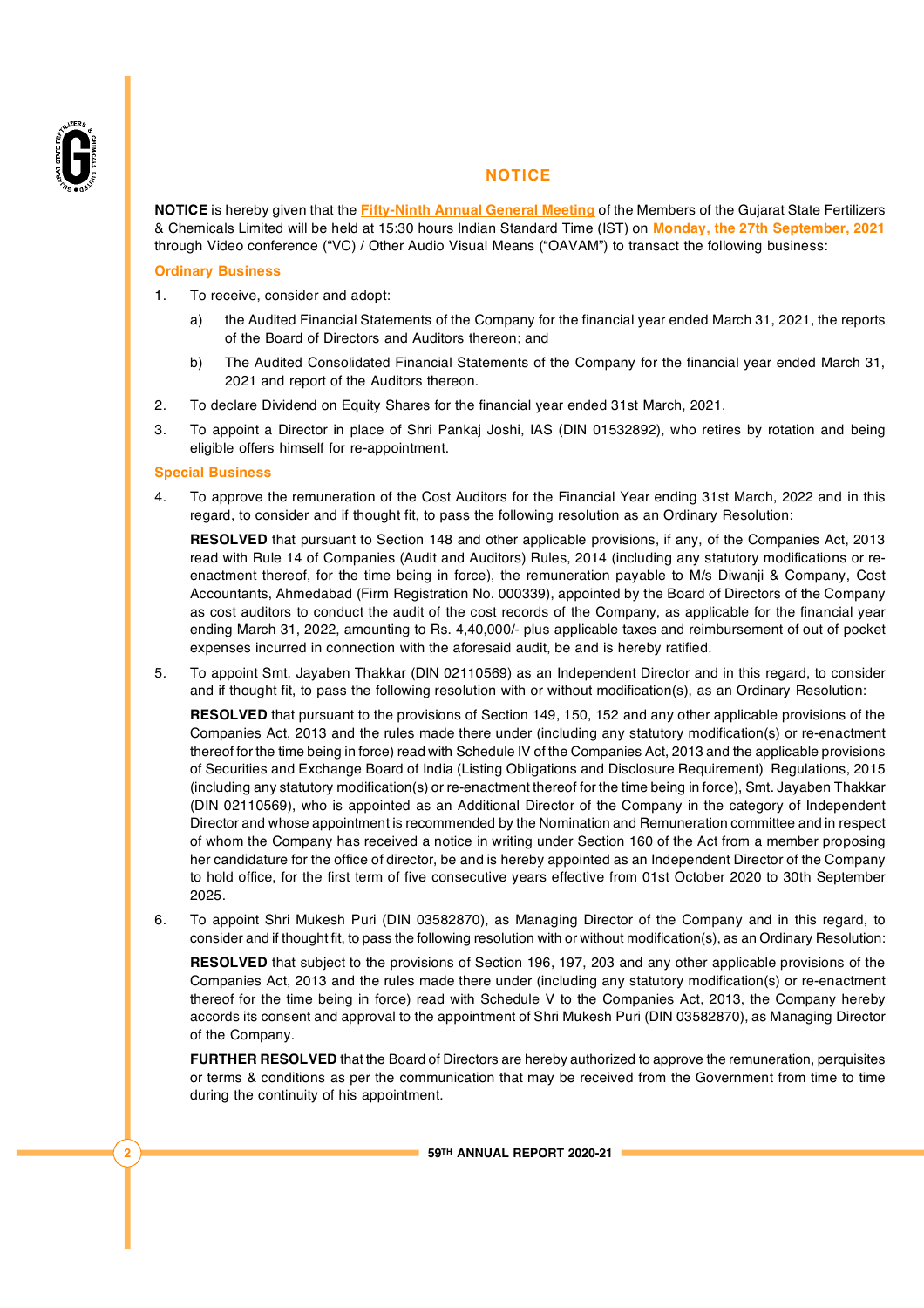

**FURTHER RESOLVED** that so long as Shri Mukesh Puri, functions as Managing Director of the Company, he shall not be paid any sitting fees for attending the meetings of the Board of Directors or Committees thereof.

> By Order of the Board For Gujarat State Fertilizers & Chemicals Limited Sd/- **CS V. V. Vachhrajani**

Place : Fertilizernagar Company Secretary & Company Secretary & Company Secretary & Date : 11/08/2021 Sr. Vice President (Legal)

# **EXPLANATORY STATEMENT**

### **PURSUANT TO SECTION 102 OF THE COMPANIES ACT, 2013**

### **ITEM NO. 04**

The Board, on recommendation of the Audit Committee, has approved the appointment and remuneration of the Cost Auditors to conduct the audit of the cost records of the Company for the financial year ending on March 31, 2022 at a fee of Rs. 4,40,000/- plus applicable taxes and reasonable out of pocket and traveling expenses.

In accordance with the provisions of Section 148 of the Companies Act, 2013 read with Companies (Audit and Auditors) Rules, 2014, the remuneration payable to the cost auditors as recommended by the Audit Committee and approved by the Board of Directors, has to be ratified by the members of the Company.

Accordingly, approval of the members is sought for passing an ordinary resolution as set out at item no. 4 of the notice for ratification of the remuneration payable to the cost auditors for the financial year ending March 31, 2022.

None of the Directors/ Key Managerial Personnel of the Company/ their relatives are, in any way, concerned or interested, financially or otherwise, in the resolution set out at Item No.4 of the notice.

#### **ITEM NO 05**

As recommended by the Nomination-cum-Remuneration Committee vide circular resolution dtd. 01st October 2020, the Board of Directors have appointed Smt. Jayaben Thakkar as Woman Independent Directors of the Company for a first term of five years not liable to retire by rotation and subject to the approval of the Members of the Company. Pursuant to Sections 149, 150, 152, Schedule IV and other applicable provisions of the Companies Act, 2013 ("the Act") and the Rules made thereunder, it is proposed to seek approval of the Members for appointment of Smt. Jayaben Thakkar as Woman Independent Directors of the Company for a term of five years. She shall not be liable to retire by rotation. Pursuant to the provisions of Section 161 of the Act, being Additional Director (in the Category of an Independent Director), she will hold office up to the date of the ensuing Annual General Meeting (AGM) and is eligible for appointment as Woman Independent Directors of the Company. The Company has received notice in writing under Section 160 of the Act from a Member proposing her candidature to hold the office of Director. The Company has received from her (i) Consent in writing to act as a Director in Form DIR-2 pursuant to Rule 8 of Companies (Appointment & Qualification of Directors) Rules, 2014, (ii) Intimation in Form DIR-8 in terms of Companies (Appointment & Qualification of Directors) Rules, 2014, to the effect that he is not disqualified under Section 164(2) of the Act, (iii) A declaration to the effect that she meets the criteria of independence as provided in Section 149 (6) of the Act and under SEBI (Listing Obligations and Disclosure Requirements) Regulations, 2015 (SEBI Listing Regulations). Brief profile along with other details as required pursuant to Regulations 26 (4) & 36 (3) of SEBI Listing Regulations and Secretarial Standards, as applicable, of Smt. Jayaben Thakkar is given in the Annexure-I forming part of this Notice. It is recommended to appoint her as Independent Directors of the Company. In the opinion of the Board, She fulfills the conditions specified in the Companies Act, 2013 and Rules made thereunder and they are independent of management. The association of Smt. Jayaben Thakkar would be of immense benefit to the Company and hence it is recommended to approve her appointment as Woman Independent Director.

The terms and conditions of appointment of Independent Director applicable to Smt. Jayaben Thakkar is available on the Website of the Company at [www.gsfclimited.com.](http://www.gsfclimited.com.)

Smt. Jayaben Thakkar was the member of the 14th Lok Sabha of India. She represented the Vadodara constituency of Gujarat and is a member of the Bharatiya Janata Party. She was appointed as member of member of consumer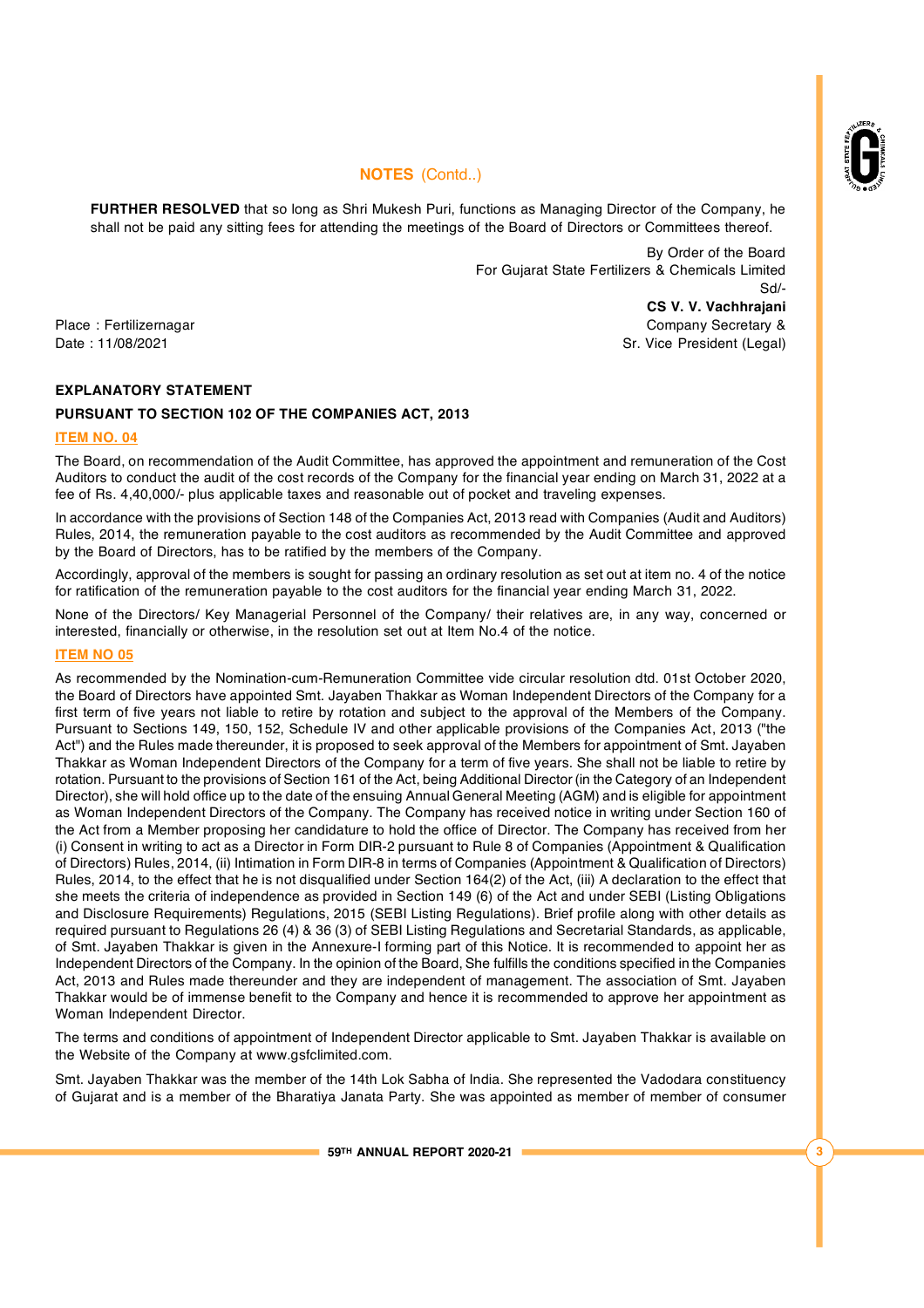

disputes redressal commission, Vadodara for a period of five years. She had also been appointed as chairperson of GNFC. She also held the key positions as Member at Joint Committee for Women Empowerment and its Sub-Committee on Education and Health Programmes for Women. She was also appointed as Member of Consultative Committee, Ministry of Tourism, Gujarat State.

Except the Independent Director, whose candidature is proposed for appointment, none of the other Directors / Key Managerial Personnel of the Company and their relatives is/are, in any way, concerned or interested, financially or otherwise, in the aforesaid Resolution No. 5 of the Notice. This Statement shall also be regarded as a disclosure under Regulation 36 (3) of the SEBI Listing Regulations. The Board recommends the Resolution at Item No. 5 of the Notice for your approval.

#### **Item No. 06:**

As per Govt. of Gujarat Order No. AIS/45.2020/505913/G dated 05/12/2020, Shri Mukesh Puri, IAS was appointed as Managing Director of the Company vice Shri Arvind Agarwal, IAS (Retd). Shri Mukesh Puri has assumed the charge as Managing Dirtector of the Company on 06/12/2020.

Shri Mukesh Puri is an IAS officer with 32 years of experience in public administration. He has done Post Graduation in Economics from the Delhi School of Economics and subsequently obtained a Master's Degree in International Political Economics from the University of Tsukuba, Japan.

He has held several important positions in the State Government and Government of India such as Collector and District Magistrate; Dy. Director, Lal Bahadur Shastri National Academy of Administration (LBSNAA); Commissioner of Commercial Taxes; Principal Secretary, Education Department and Water Supply Department. Shri Puri has held the position of Managing Director, Gujarat Urja Vikas Nigam Limited (GUVNL); and Chairman, Gujarat Pollution Control Board (GPCB). Shri Puri has also worked with UNICEF for a period of 3 years. He is presently posted as Additional Chief Secretary, Urban Development & Urban Housing Department, Government of Gujarat.

Members also required to authorize the Board of Directors to approve the remuneration, perquisites or terms & conditions as per the communication if received from the Government from time to time during the currency of his appointment. The terms & conditions as issued by Government of Gujarat would be applicable till Shri Mukesh Puri, remains on deputation with the Company. On reversion from appointment, he will be governed by the relevant rules laid down for All India Services Officers.

The appointment of Shri Mukesh Puri and the remuneration and perquisites if any payable to him shall be in accordance with Schedule V to the Companies Act, 2013. Shri Mukesh Puri has long and extensive experience in Government Service. Accordingly, the directors recommend this resolution for your consent and approval.

Except Shri Mukesh Puri, none of the Directors/ Key Managerial Personnel of the Company/ their relatives is, in anyway, concerned or interested, financial or otherwise, in the resolution set out at Item No. 06. This Explanatory Statement may also be regarded as a disclosure under the Listing Regulations with the Stock Exchange.

By Order of the Board For Gujarat State Fertilizers & Chemicals Limited Sd/- **CS V. V. Vachhrajani** Place : Fertilizernagar Company Secretary & Company Secretary & Company Secretary &

Date : 11/08/2021 Case of the State of the State of State President (Legal) Sr. Vice President (Legal)

#### **Notes:**

1. In view of the continuing present Covid-19 pandemic situation, the Ministry of Corporate Affairs ( "MCA") has vide its Circular dated May 5, 2020 read together with circulars dated April 8, 2020, April 13, 2020 and January 13, 2021 (collectively referred to as "MCA Circulars") permitted convening the Annual General Meeting ("AGM" / "Meeting") through Video Conferencing ("VC") or Other Audio Visual Means ("OAVM"), without the physical presence of the members at a common venue. In accordance with the aforementioned MCA Circulars, provisions of the Companies Act, 2013 ('the Act') and the Securities and Exchange Board of India (Listing Obligations and Disclosure Requirements) Regulations, 2015 ("SEBI Listing Regulations"), the 59th AGM of the Company is being held through VC / OAVM. The deemed venue for the AGM shall be the Registered Office of the Company.

**4 59TH ANNUAL REPORT 2020-21**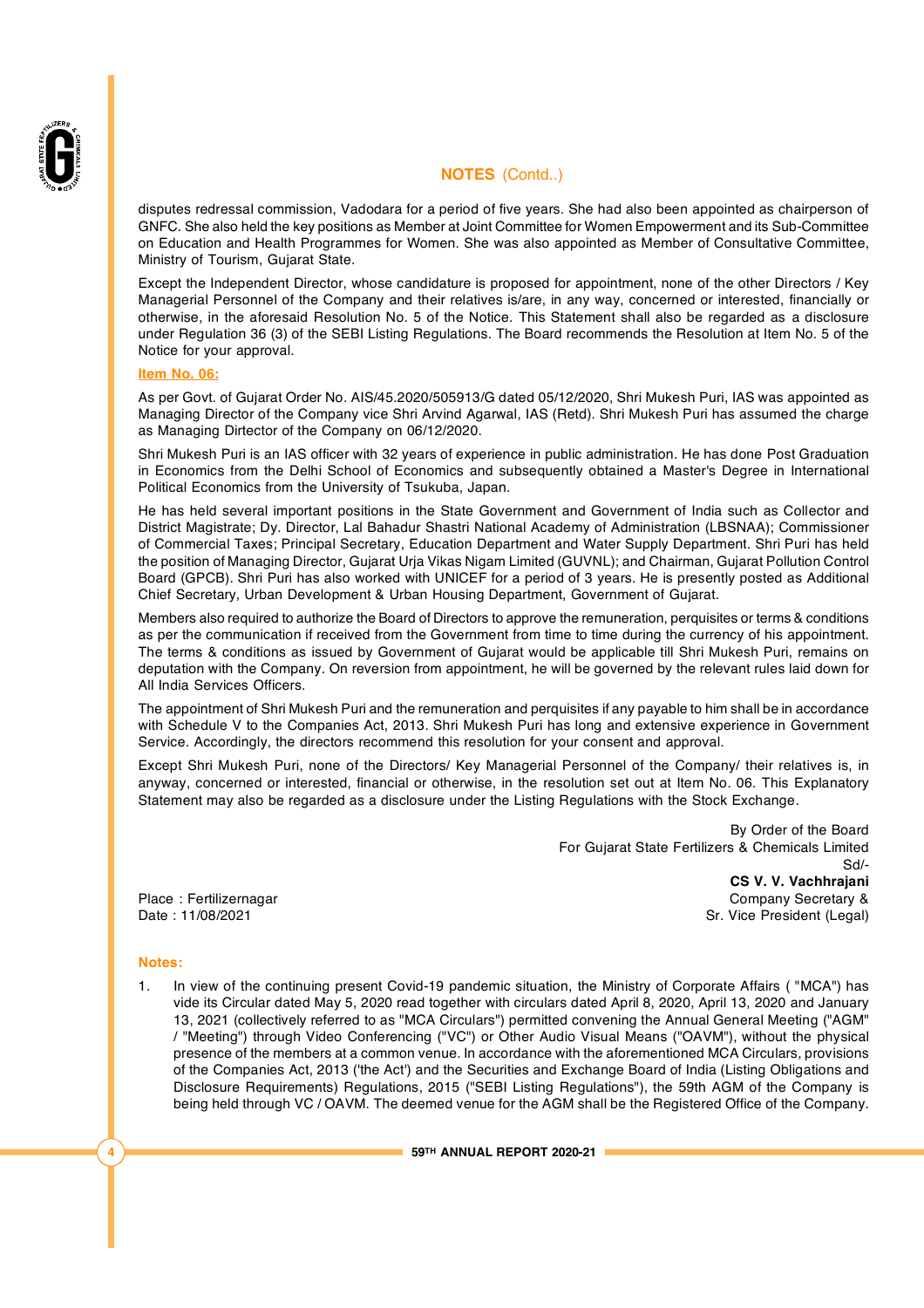

- 2. Since, this AGM is being conducted through VC/OAVM, Physical attendance of Members is not required and has been dispensed with. Accordingly, facility for appointment of proxies by the Members will not be available for this AGM and hence the Proxy Form and Attendance Slip and Route Map are not annexed to this Notice. Members can attend the meeting through login credentials provided to them to connect AGM.
- 3. In compliance with the MCA Circulars and SEBI Circular dated May 12, 2020, Notice of 59th AGM along with Annual Report 2020-21 is being sent only through electronic mode to those Members whose email addresses are registered with the Company/Depositories. Members may note that the Notice along with Annual Report 2020-21 has been uploaded on the website of the Company at [www.gsfclimited.com](http://www.gsfclimited.com) and on the websites of the Stock Exchanges at www.bseindia.com and www.nseindia.com and on the website of CDSL at [www.evotingindia.com.](http://www.evotingindia.com.)
- 4. Members attending AGM through VC/OAVM shall be counted for the purpose of reckoning quorum under Section 103 of the Act.
- 5. Since the AGM will be held through VC/OAVM, the route map of the venue of the meeting is not annexed hereto.
- 6. A Statement pursuant to Section 102 (1) of the Companies Act, 2013, in respects of special business to be transacted at the meeting is annexed hereto.
- 7. The Register of Members and Share Transfer Books of the Company shall remain closed from Monday, the 13th September, 2021 to Monday, the 27th September, 2021 (both days inclusive).
- 8. The dividend on equity shares, if declared at the AGM, will be paid on or after 8th October, 2021 to those shareholders holding shares in physical form and whose names appear on the Register of Members of the Company on 27th September, 2021. In respect of shares held in electronic form, the dividend will be payable to those who are the beneficial owners of shares after close of business hours on the 11th September, 2021 as per details furnished by National Securities Depository Ltd. (NSDL) and Central Depository Services (India) Ltd. (CDSL). Dividend Warrants/Demand Drafts will be dispatched to the registered address of the shareholders who have not updated their bank account details.
- 9 (a) Members holding shares in electronic form may note that their bank details as may be furnished to the Company by respective Depositories will only be considered for remittance of dividend through NECS/ ECS or through Dividend Warrants. Beneficial Owners holding Shares in demat form are requested to get in touch with their Depository Participants (DP) to update / correct their NECS/ ECS details - Bank Code (9 digits) and Bank Account No. (11 to 16 digits) to avoid any rejections and also give instructions regarding change of address, if any, to their DPs. It is requested to attach a photocopy of a cancelled cheque with your instructions to your DP.
	- (b) The Company has appointed Link Intime India Pvt. Ltd. as Registrar and Share Transfer Agent (R&T Agent). Members are requested to send all correspondence to Link Intime India Pvt. Ltd. at B-102 & 103, Shangrila Complex, 1st Floor, Opp. HDFC Bank, Near Radhakrishna Char Rasta, Akota, Vadodara 390 020. Members holding shares in physical mode are requested to notify immediately any change in their addresses, the Bank mandate or Bank details along with photocopy of the cancelled cheque or bank passbook/statement attested by the bank to the R&T Agent of the Company.
	- (c) Shareholders of the Company holding shares in physical mode are requested to register their E-mail address with Registrar and Share Transfer Agent (RTA) of the Company viz. Link Intime India Pvt. Ltd. at <https://www.linkintime.co.in/> EmailReg/Email\_Register.html by entering the details of Folio No./ Demat A/ c. No.,Certificate No. (for Physical Folios only), Shareholder Name, PAN, Mobile No. and E-mail address with OTP Verification or Shareholders may send such details through E-mail at [vadodara@linkintime.co.in.](mailto:vadodara@linkintime.co.in.) While uploading/ sending the said details, self-certified copy of PAN and copy of Aadhar Card or valid Passport are required to be attached for verification purpose. Shareholders who hold shares in dematerialised form can also register their e-mail address, PAN, Mobile Number etc. with their Depository Participant or with the RTA of the Company on the aforesaid link.
- 10. In addition to the updation of E-mail address of the shareholders of the Company, those shareholders who hold shares in physical mode may also register / update their Bank Account details at the aforesaid link or can send an E-mail, mentioning the Folio No. to the RTA of the Company by attaching copy of their cancelled cheque or bank passbook/ statement attested by the bank.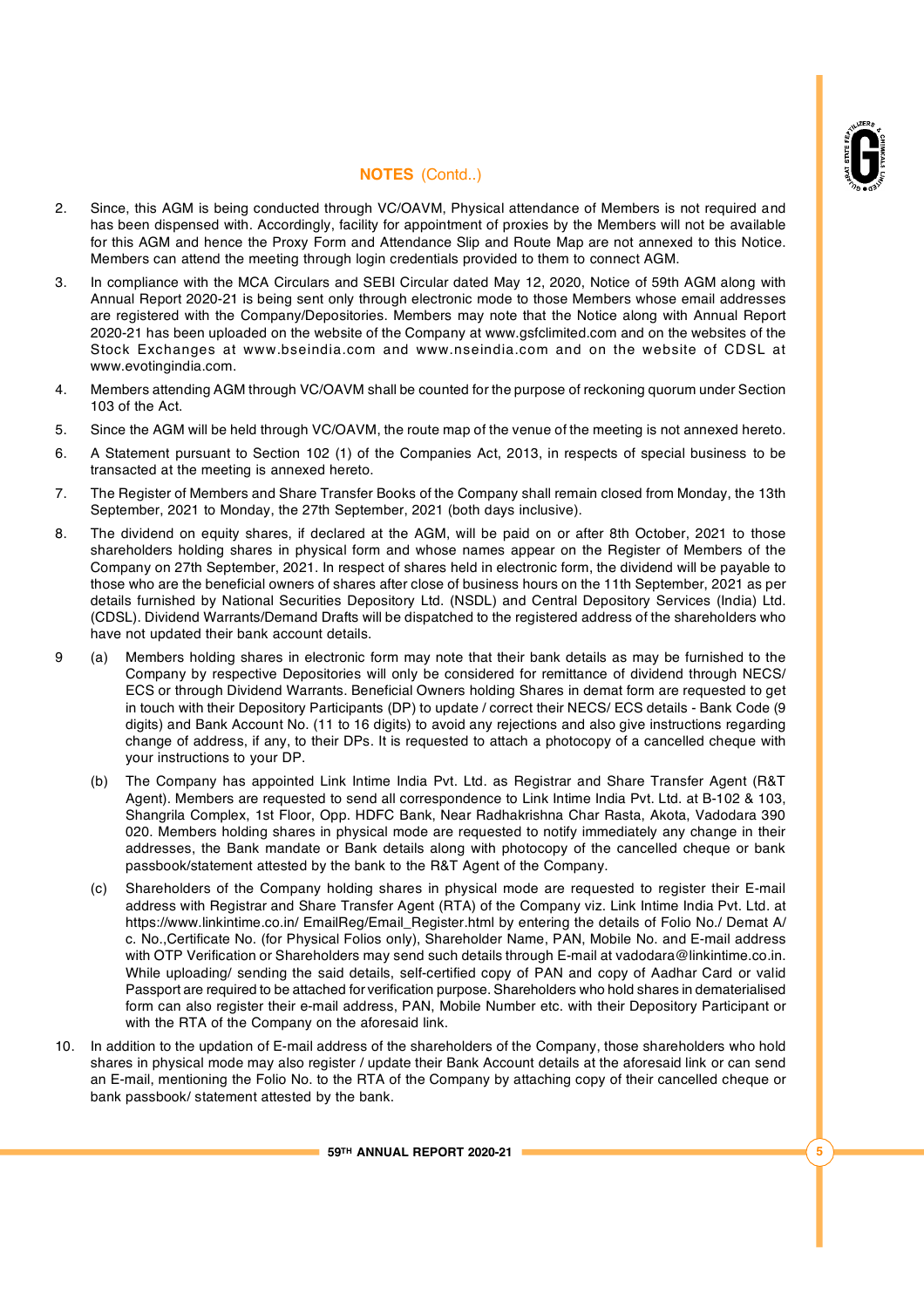

- 11. The Shareholders are advised to encash their dividend warrants within validity period. Thereafter, the payment of unencashed dividend warrants shall be made only after receipt of final list of unclaimed dividend warrants and reconciliation of Dividend Account from Bank. The payment of unclaimed dividend will be made by electronic bank transfer or in case of failure, by issuing banker's cheque or Demand Draft incorporating the bank account details of security holder upon furnishing Indemnity-cum-Request letter by the Shareholder and verification by the Company.
- 12. (a) Pursuant to the provisions of Section 205A (5) and 205C of the erstwhile Companies Act, 1956 and the corresponding provisions of Section 124 of the Companies Act, 2013 read with the Investor Education and Protection Fund Authority (Accounting, Audit, Transfer and Refund) Rules, 2016 as amended, the amount of dividend unclaimed dividend upto FY 2011-12 have been transferred from time to time on respective due dates to Investor Education and Protection Fund (IEPF). Details of unpaid/unclaimed dividend lying with the Company as on March 31, 2021 is available on the website of the Company at [www.gsfclimited.com.](http://www.gsfclimited.com.)
	- (b). Attention of the Members is drawn to the provisions of Section 124 (6) of the Act read with the Investors Education and Protection Fund Authority (Accounting, Audit, Transfer and Refund) Rules, 2016, as amended, which requires a Company to transfer all Shares in respect of which dividend has not been paid or claimed for seven (07) consecutive years or more to IEPF Authority. In compliance with the aforesaid provision of the Act the Company has transferred the underlying shares in respect of which dividends remained unclaimed for a consecutive period of seven years.
	- (c). The Members who have not encashed dividend warrant(s) for the years 2013-14, 2014-15, 2015-16, 2016- 17, 2017-18, 2018-19 and 2019-20 are requested to claim payment immediately by writing to the Company's R&T Agent, Link Intime India Pvt. Ltd. at the address given above. After seven years, unclaimed dividend shall be transferred to the Investor Education and Protection Fund. Pursuant to provisions of the Investor Education and Protection Fund Authority (Accounting, Audit, Transfer and Refund) Rules, 2016, as amended, the details of unclaimed dividend amount lying with the Company as on 31.03.2020 has been uploaded on the Company's website [\(www.gsfclimited.com\)](http://www.gsfclimited.com)) and also filed with the Ministry of Corporate Affairs.
- 13 Any person, whose unclaimed dividend or shares have been transferred to the IEPF Authority may claim back the same by making an application in web Form IEPF 5 to the IEPF Authority, which is available on Website of IEPF Authority at [www.iepf.gov.in.](http://www.iepf.gov.in.)
- 14. Pursuant to the provisions of Section 72 of the Companies Act, 2013, Shareholders are entitled to make nomination in respect of the shares held by them in physical form. Shareholders desirous of making nominations are requested to send their requests in Form SH-13 to the R&T Agent, Link Intime India Pvt. Ltd. at the address given above.
- 15. Members who have not registered their e-mail addresses so far, are requested to register their email address for receiving all communication including Annual Report, Notices, Circulars, etc. from the Company electronically.
- 16. Shareholders who would like to express their views/ask questions during the meeting may register themselves as a speaker by sending their request in advance latest by 19th September, 2021 by mentioning their name, demat account number/folio number, email id, mobile number at [vishvesh@gsfcltd.com.](mailto:vishvesh@gsfcltd.com.) The shareholders who do not wish to speak during the AGM but have queries may send their queries in advance latest by 19th September, 2021 mentioning their name, demat account number/folio number, email id, mobile number at [vishvesh@gsfcltd.com.](mailto:vishvesh@gsfcltd.com.) These queries will be replied to by the company suitably by email. Those shareholders who have registered themselves as a speaker will only be allowed to express their views/ask questions during the meeting.

#### **Inspection of documents:**

All documents referred to in this Notice and Statement u/s. 102 of the Act will be available for inspection electronically by the members of the Company from the date of circulation of this Notice upto the date of the AGM. Members seeking to inspect such documents can send an e-mail to s[ecdiv@gsfcltd.c](mailto:ecdiv@gsfcltd.c)om/ [vishvesh@gsfcltd.com.](mailto:vishvesh@gsfcltd.com.)

17. The Securities and Exchange Board of India (SEBI) has mandated the submission of Permanent Account Number (PAN) by every participant in securities market. Members holding shares in electronic form are, therefore, requested to submit their PAN to their Depository Participants with whom they are maintaining their demat accounts. Members holding shares in physical form should submit their PAN to the Company/ R&T Agent.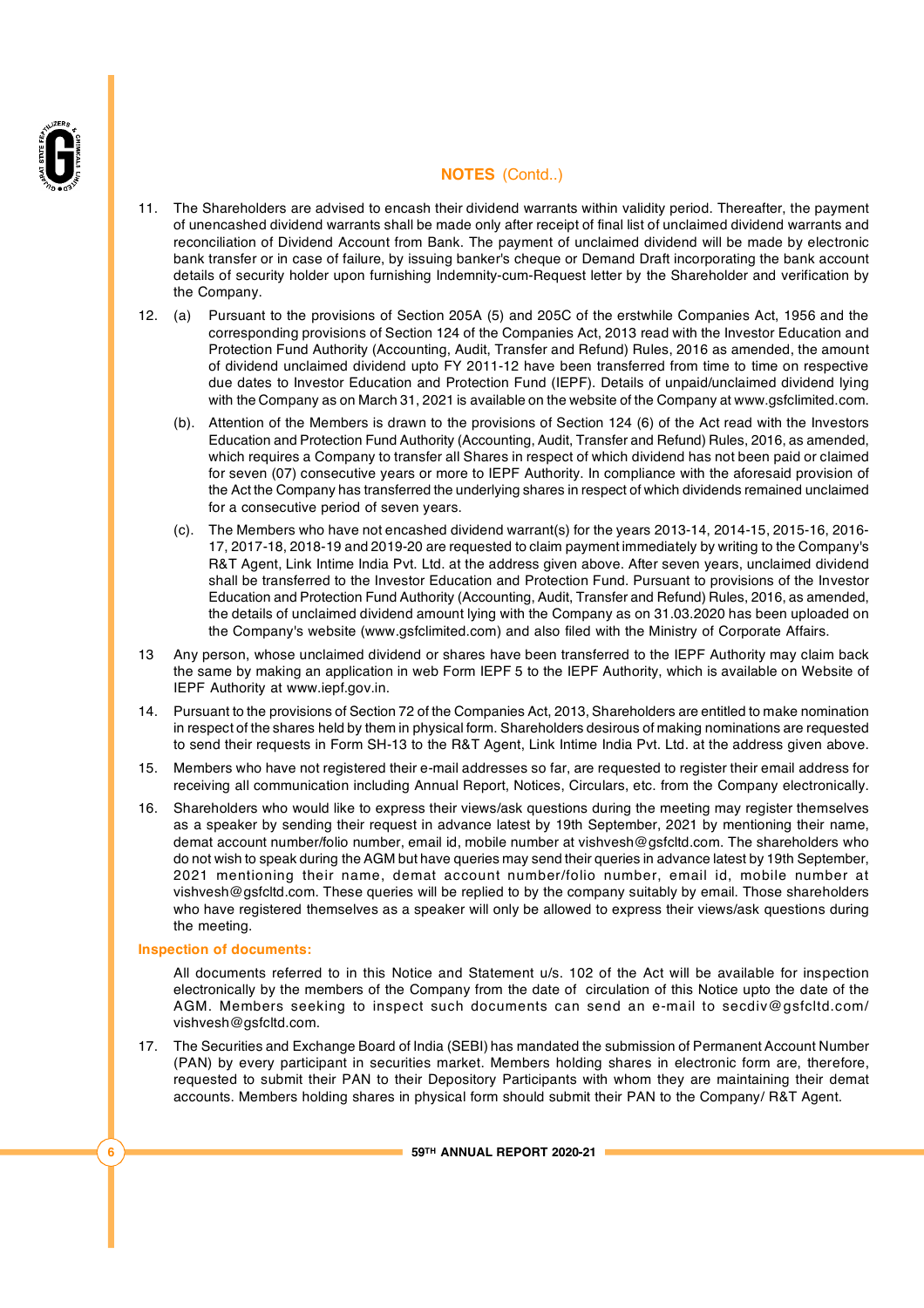

- 18 Procedure for Remote E-Voting, Attending the AGM through Video Conference/Other Audio Visual Means (VC/ OAVM) and E-Voting facility during the AGM: The detailed process, instructions and manner for availing Remote e-Voting, attending AGM through VC/OAVM and E-Voting facility during the AGM is shown hereunder:
	- (I) As per Section 108 of the Companies Act, 2013, read with Rule 20 of the Companies (Management and Administration) Rules, 2014 as amended by Companies (Management and Administration) Amendment Rules, 2015 and Regulation 44 of the SEBI (Listing Obligations and Disclosure Requirements) Regulations, 2015, and the Circulars issued by the Ministry of Corporate Affairs dated April 08, 2020, April 13, 2020 and May 05, 2020 the Company is providing facility for voting by electronic means ("e-Voting") and the business in respect of all Shareholders' Resolutions may be transacted through such e-Voting. The facility is provided to the Shareholders to exercise their right to vote by electronic means from a place other than the venue of AGM ("remote e- Voting") as well as e-voting system on the date of AGM through e-Voting services provided by Central Depository Services (India) Limited (CDSL).
	- (II) The Company has fixed 20th September, 2021, Monday as a cut-off date to record the entitlement of the Shareholders to cast their votes electronically by remote e-Voting as well as by e-voting system on the date of AGM.
	- (III) The remote e-Voting period commences on Friday, 24th September, 2021 (09:00 a.m.) and ends on Sunday, 26th September, 2021 (05:00 p.m.). During this period, Shareholders of the Company holding shares either in physical form or in dematerialized form as on the cut-off date, i.e. 20th September, 2021 may cast their vote electronically. The e-Voting module shall be disabled by CDSL for voting after 5.00 p.m. on 26th September, 2021. Once the vote on a resolution is cast by the Member, he/she shall not be allowed to change it subsequently.

Any person, who becomes Member of the Company after dispatch of the Notice of the meeting and holding shares as on the cut-off date i.e. Monday, 20th September, 2021 may obtain USER ID and password by following e-Voting instructions which is part of Notice and the same is also placed in e-Voting Section of CDSL Website i.e. www.evotingindia.com and Company's Website i.e. [www.gsfclimited.com.](http://www.gsfclimited.com.) For further guidance, Members are requested to send their query by email at [helpdesk.evoting@cdslindia.com.](mailto:helpdesk.evoting@cdslindia.com.) Members can also cast their vote using CDSL's mobile app m-Voting available for android based phones. The m-Voting app can be downloaded from Google Play Store. Apple and Windows phone users can download the app from the App Store and the Windows Phone Store respectively. Please follow the instructions as prompted by the mobile app while voting on your mobile.

- **A. THE INTRUCTIONS OF SHAREHOLDERS FOR REMOTE E-VOTING AND E-VOTING DURING AGM/ EGM AND JOINING MEETING THROUGH VC/OAVM ARE AS UNDER:**
- (i) The voting period begins on (Friday) 24th September, 2021 at 09:00 AM and ends on (Sunday) 26th September, 2021 at 05:00 PM. During this period shareholders' of the Company, holding shares either in physical form or in dematerialized form, as on the cut-off date (record date) of 20th September, 2021 (Monday) may cast their vote electronically. The e-voting module shall be disabled by CDSL for voting thereafter.
- (ii) Shareholders who have already voted prior to the meeting date would not be entitled to vote at the meeting venue.
- (iii) Pursuant to SEBI Circular No. SEBI/HO/CFD/CMD/CIR/P/2020/242 dated 09.12.2020, under Regulation 44 of Securities and Exchange Board of India (Listing Obligations and Disclosure Requirements) Regulations, 2015, listed entities are required to provide remote e-voting facility to its shareholders, in respect of all shareholders' resolutions. However, it has been observed that the participation by the public non-institutional shareholders/retail shareholders is at a negligible level.

Currently, there are multiple e-voting service providers (ESPs) providing e-voting facility to listed entities in India. This necessitates registration on various ESPs and maintenance of multiple user IDs and passwords by the shareholders.

In order to increase the efficiency of the voting process, pursuant to a public consultation, it has been decided to enable e-voting to all the demat account holders, by way of a single login credential, through their demat accounts/ websites of Depositories/ Depository Participants. Demat account holders would be able to cast their vote without having to register again with the ESPs, thereby, not only facilitating seamless authentication but also enhancing ease and convenience of participating in e-voting process.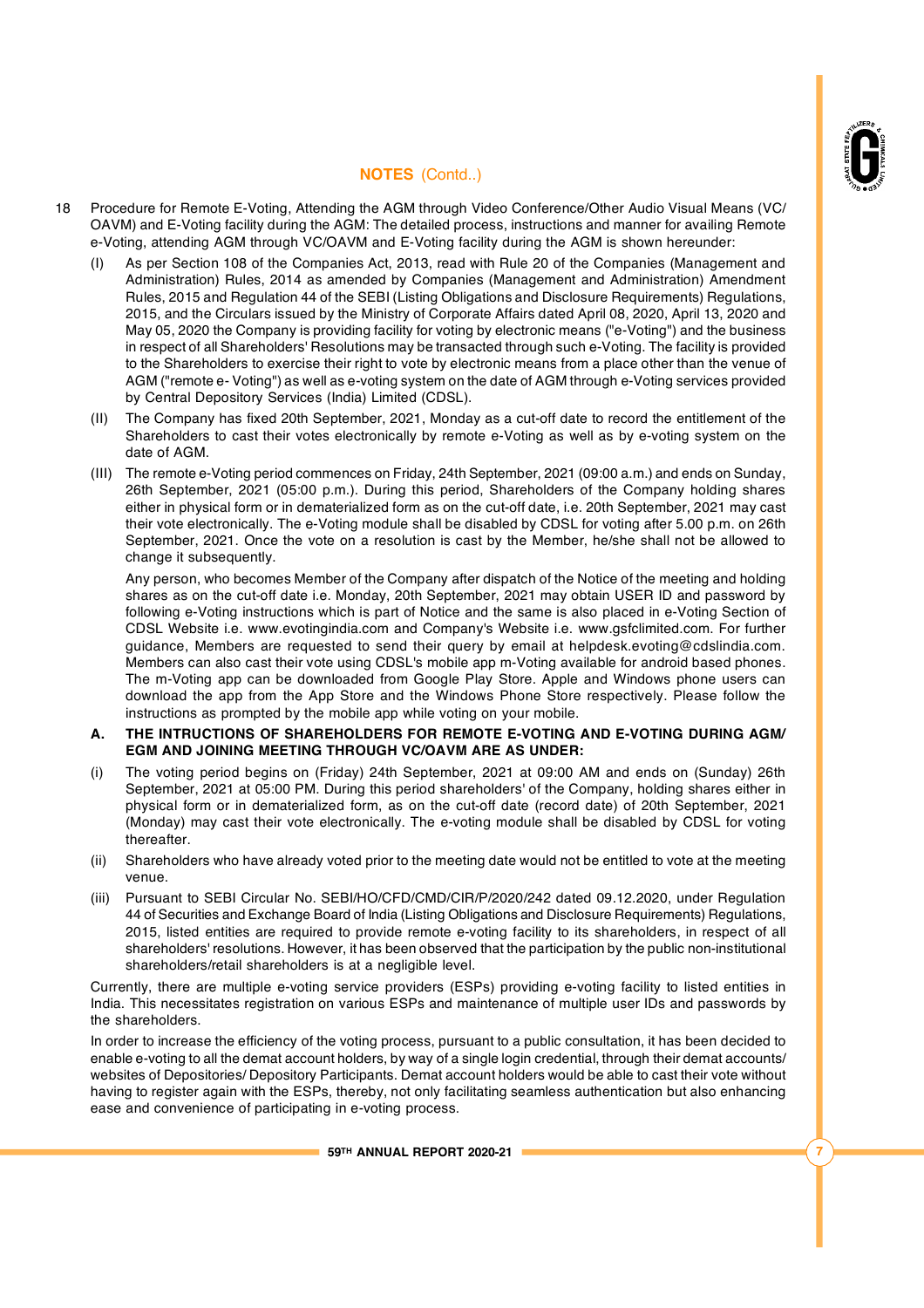

(iv) In terms of SEBI circular no. SEBI/HO/CFD/CMD/CIR/P/2020/242 dated December 9, 2020 on e-Voting facility provided by Listed Companies, Individual shareholders holding securities in demat mode are allowed to vote through their demat account maintained with Depositories and Depository Participants. Shareholders are advised to update their mobile number and email Id in their demat accounts in order to access e-Voting facility.

Pursuant to abovesaid SEBI Circular, Login method for e-Voting and joining virtual meetings for Individual shareholders holding securities in Demat mode is given below:

| <b>Type of shareholders</b>                                                     | <b>Login Method</b>                                                                                                                                                                                                                                                                                                                                                                                                                                                                                                                                                                                                                                                                                                                                                                                                                                                                                                 |  |  |
|---------------------------------------------------------------------------------|---------------------------------------------------------------------------------------------------------------------------------------------------------------------------------------------------------------------------------------------------------------------------------------------------------------------------------------------------------------------------------------------------------------------------------------------------------------------------------------------------------------------------------------------------------------------------------------------------------------------------------------------------------------------------------------------------------------------------------------------------------------------------------------------------------------------------------------------------------------------------------------------------------------------|--|--|
| <b>Individual Shareholders</b><br>holding securities in<br>Demat mode with CDSL | 1)<br>Users who have opted for CDSL Easi / Easiest facility, can<br>login through their existing user id and password. Option will<br>be made available to reach e-Voting page without any further<br>authentication. The URL for users to login to Easi / Easiest are<br>https://web.cdslindia.com/myeasi/home/login or visit<br>www.cdslindia.com and click on Login icon and select New<br>System Myeasi.                                                                                                                                                                                                                                                                                                                                                                                                                                                                                                        |  |  |
|                                                                                 | 2)<br>After successful login the Easi / Easiest user will be able to<br>see the e-Voting option for eligible companies where the evoting<br>is in progress as per the information provided by company. On<br>clicking the evoting option, the user will be able to see e-Voting<br>page of the e-Voting service provider for casting your vote<br>during the remote e-Voting period or joining virtual meeting &<br>voting during the meeting. Additionally, there is also links<br>provided to access the system of all e-Voting Service Providers<br>i.e. CDSL/NSDL/KARVY/LINKINTIME, so that the user can visit<br>the e-Voting service providers' website directly.                                                                                                                                                                                                                                             |  |  |
|                                                                                 | 3)<br>If the user is not registered for Easi/Easiest, option to register<br>is available at https://web.cdslindia.com/myeasi/Registration/<br>EasiRegistration                                                                                                                                                                                                                                                                                                                                                                                                                                                                                                                                                                                                                                                                                                                                                      |  |  |
|                                                                                 | 4)<br>Alternatively, the user can directly access e-Voting page by<br>providing Demat Account Number and PAN No. from a e-Voting<br>link available on www.cdslindia.com home page. The system<br>will authenticate the user by sending OTP on registered Mobile<br>& Email as recorded in the Demat Account. After successful<br>authentication, user will be able to see the e-Voting option<br>where the evoting is in progress and also able to directly access<br>the system of all e-Voting Service Providers.                                                                                                                                                                                                                                                                                                                                                                                                 |  |  |
| <b>Individual Shareholders</b><br>holding securities in<br>demat mode with NSDL | 1)<br>If you are already registered for NSDL IDeAS facility, please<br>visit the e-Services website of NSDL. Open web browser by<br>typing the following URL: https://eservices.nsdl.com either on<br>a Personal Computer or on a mobile. Once the home page of<br>e-Services is launched, click on the "Beneficial Owner" icon<br>under "Login" which is available under 'IDeAS' section. A new<br>screen will open. You will have to enter your User ID and<br>Password. After successful authentication, you will be able to<br>see e-Voting services. Click on "Access to e-Voting" under e-<br>Voting services and you will be able to see e-Voting page. Click<br>on company name or e-Voting service provider name and you<br>will be re-directed to e-Voting service provider website for<br>casting your vote during the remote e-Voting period or joining<br>virtual meeting & voting during the meeting. |  |  |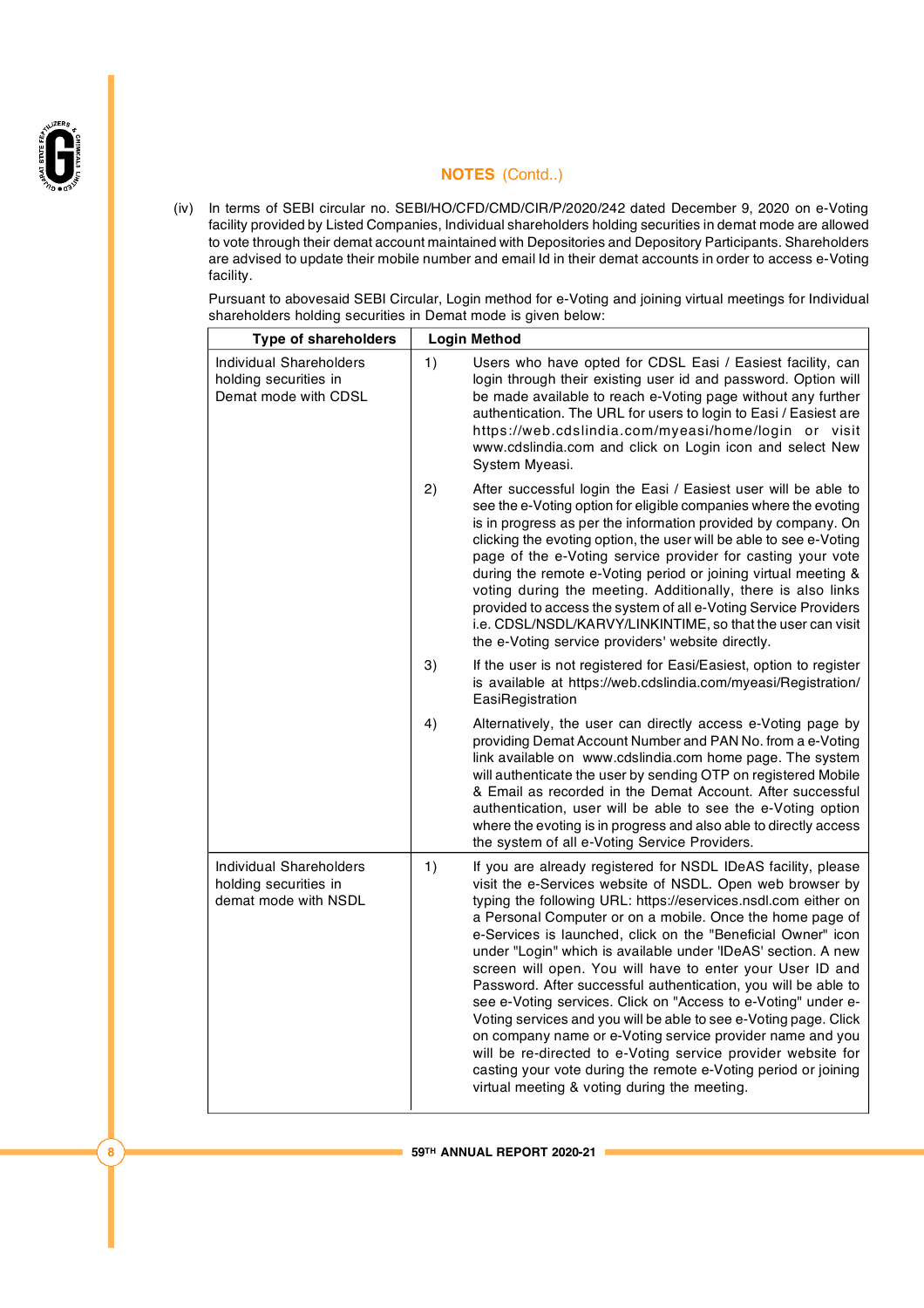

|                                                                                                                        | 2) | If the user is not registered for IDeAS e-Services, option to<br>register is available at https://eservices.nsdl.com. Select<br>"Register Online for IDeAS" Portal or click at https://<br>eservices.nsdl.com/SecureWeb/IdeasDirectReg.jsp                                                                                                                                                                                                                                                                                                                                                                                                                                                                                                                                                                                                                                                  |
|------------------------------------------------------------------------------------------------------------------------|----|---------------------------------------------------------------------------------------------------------------------------------------------------------------------------------------------------------------------------------------------------------------------------------------------------------------------------------------------------------------------------------------------------------------------------------------------------------------------------------------------------------------------------------------------------------------------------------------------------------------------------------------------------------------------------------------------------------------------------------------------------------------------------------------------------------------------------------------------------------------------------------------------|
|                                                                                                                        | 3) | Visit the e-Voting website of NSDL. Open web browser by typing<br>the following URL: https://www.evoting.nsdl.com/ either on a<br>Personal Computer or on a mobile. Once the home page of e-<br>Voting system is launched, click on the icon "Login" which is<br>available under 'Shareholder/Member' section. A new screen<br>will open. You will have to enter your User ID (i.e. your sixteen<br>digit demat account number held with NSDL), Password/OTP<br>and a Verification Code as shown on the screen. After<br>successful authentication, you will be redirected to NSDL<br>Depository site wherein you can see e-Voting page. Click on<br>company name or e-Voting service provider name and you will<br>be redirected to e-Voting service provider website for casting<br>your vote during the remote e-Voting period or joining virtual<br>meeting & voting during the meeting |
| Individual Shareholders<br>(holding securities in demat<br>mode) login through their<br><b>Depository Participants</b> |    | You can also login using the login credentials of your demat<br>account through your Depository Participant registered with<br>NSDL/CDSL for e-Voting facility. After Successful login, you<br>will be able to see e-Voting option. Once you click on e-Voting<br>option, you will be redirected to NSDL/CDSL Depository site<br>after successful authentication, wherein you can see e-Voting<br>feature. Click on company name or e-Voting service provider<br>name and you will be redirected to e-Voting service provider<br>website for casting your vote during the remote e-Voting period<br>or joining virtual meeting & voting during the meeting.                                                                                                                                                                                                                                 |

Important note: Members who are unable to retrieve User ID/ Password are advised to use Forget User ID and Forget Password option available at abovementioned website.

Helpdesk for Individual Shareholders holding securities in demat mode for any technical issues related to login through Depository i.e. CDSL and NSDL

| Login type                      | <b>Helpdesk details</b>                                             |
|---------------------------------|---------------------------------------------------------------------|
| Individual Shareholders holding | Members facing any technical issue in login can contact CDSL        |
| securities in Demat mode with   | helpdesk by sending a request at helpdesk.evoting@cdslindia.com     |
| <b>CDSL</b>                     | or contact at 022-23058738 and 22-23058542-43.                      |
| Individual Shareholders holding | Members facing any technical issue in login can contact NSDL        |
| securities in Demat mode with   | helpdesk by sending a request at evoting@nsdl.co.in or call at toll |
| <b>NSDL</b>                     | free no.: 1800 1020 990 and 1800 22 44 30                           |

- (v) Login method for e-Voting and joining virtual meeting for shareholders other than individual shareholders holding in Demat form & physical shareholders.
	- 1) The shareholders should log on to the e-voting website [www.evotingindia.com](http://www.evotingindia.com)
	- 2) Click on "Shareholders" module.
	- 3) Now enter your User ID
		- a. For CDSL: 16 digits beneficiary ID,
		- b. For NSDL: 8 Character DP ID followed by 8 Digits Client ID,
		- c. Shareholders holding shares in Physical Form should enter Folio Number registered with the Company.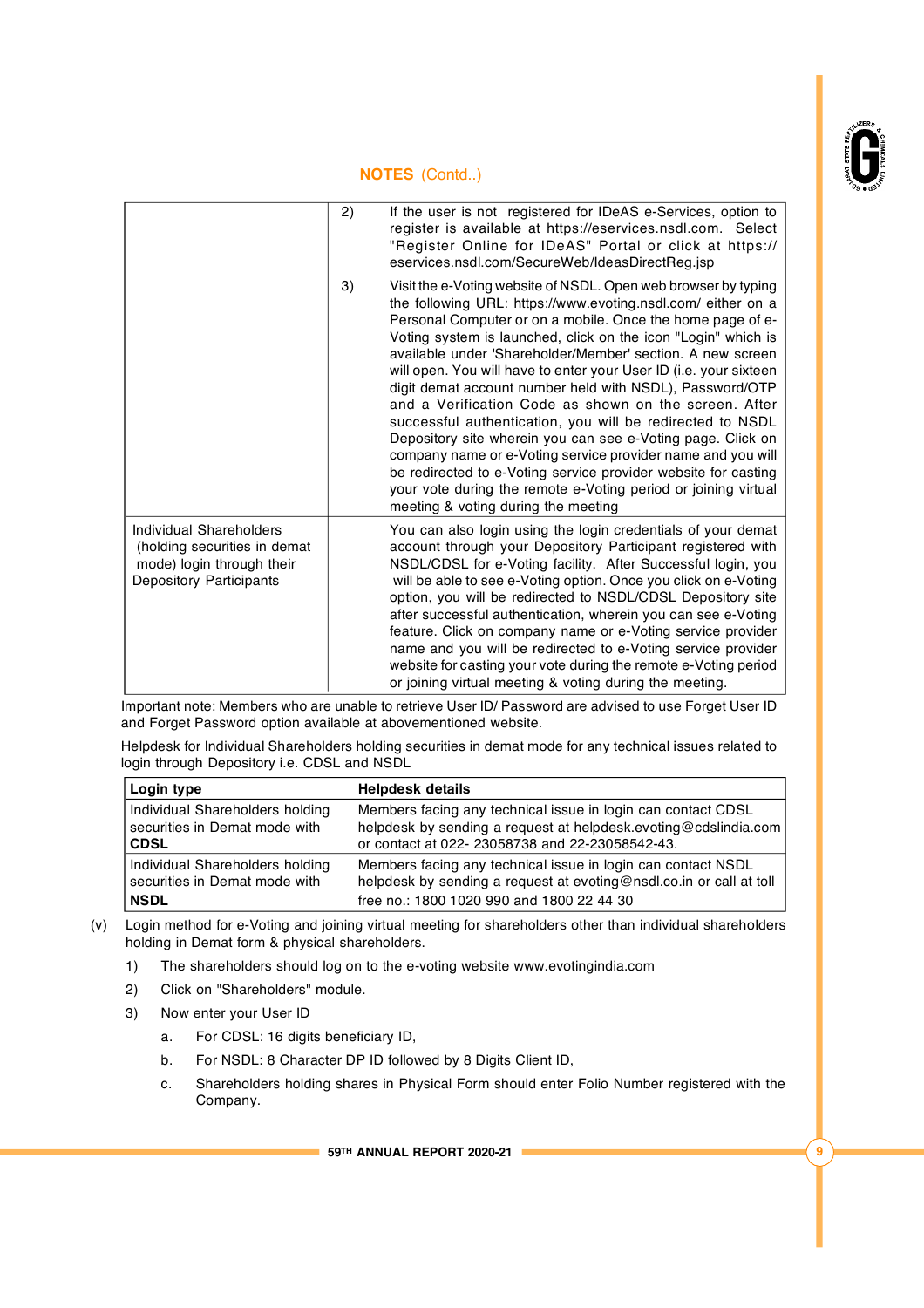

- 4) Next enter the Image Verification as displayed and Click on Login.
- 5) If you are holding shares in demat form and had logged on to [www.evotingindia.com](http://www.evotingindia.com) and voted on an earlier e-voting of any company, then your existing password is to be used.
- 6) If you are a first-time user follow the steps given below:

|                                                 | For Shareholders holding shares in Demat Form other than<br>individual and Physical Form                                                                                                                                                                                                                                                                    |
|-------------------------------------------------|-------------------------------------------------------------------------------------------------------------------------------------------------------------------------------------------------------------------------------------------------------------------------------------------------------------------------------------------------------------|
| <b>Permanent Account</b><br>Number (PAN)        | Enter your 10 digit alpha-numeric *PAN issued by Income Tax<br>Department (Applicable for both demat shareholders as well as physical<br>shareholders)<br>* Shareholders who have not updated their PAN with the Company/<br>Depository Participant are requested to use the sequence number sent<br>by Company/RTA or contact Company/RTA.                 |
| Dividend Bank Details<br>OR Date of Birth (DOB) | Enter the Dividend Bank Details or Date of Birth in dd/mm/yyyy format<br>as recorded in your demat account or in the company records in order<br>to login.<br>• If both the details are not recorded with the depository or company,<br>please enter the member id / folio number in the Dividend Bank details<br>field as mentioned in instruction $(v)$ . |

(vi) After entering these details appropriately, click on "SUBMIT" tab.

- (vii) Shareholders holding shares in physical form will then directly reach the Company selection screen. However, shareholders holding shares in demat form will now reach 'Password Creation' menu wherein they are required to mandatorily enter their login password in the new password field. Kindly note that this password is to be also used by the demat holders for voting for resolutions of any other company on which they are eligible to vote, provided that company opts for e-voting through CDSL platform. It is strongly recommended not to share your password with any other person and take utmost care to keep your password confidential.
- (viii) For shareholders holding shares in physical form, the details can be used only for e-voting on the resolutions contained in this Notice.
- (ix) Click on the EVSN 210817005 for GUJARAT STATE FERTILIZERS & CHEMICALS LIMITED to vote.
- (x) On the voting page, you will see "RESOLUTION DESCRIPTION" and against the same the option "YES/NO" for voting. Select the option YES or NO as desired. The option YES implies that you assent to the Resolution and option NO implies that you dissent to the Resolution.
- (xi) Click on the "RESOLUTIONS FILE LINK" if you wish to view the entire Resolution details.
- (xii) After selecting the resolution, you have decided to vote on, click on "SUBMIT". A confirmation box will be displayed. If you wish to confirm your vote, click on "OK", else to change your vote, click on "CANCEL" and accordingly modify your vote.
- (xiii) Once you "CONFIRM" your vote on the resolution, you will not be allowed to modify your vote.
- (xiv) You can also take a print of the votes cast by clicking on "Click here to print" option on the Voting page.
- (xv) If a demat account holder has forgotten the login password then Enter the User ID and the image verification code and click on Forgot Password & enter the details as prompted by the system.
- (xvi) Facility for Non Individual Shareholders and Custodians -Remote Voting
	- Non-Individual shareholders (i.e. other than Individuals, HUF, NRI etc.) and Custodians are required to log on to [www.evotingindia.com](http://www.evotingindia.com) and register themselves in the "Corporates" module.
	- A scanned copy of the Registration Form bearing the stamp and sign of the entity should be emailed to [helpdesk.evoting@cdslindia.com](mailto:helpdesk.evoting@cdslindia.com)

**10 59TH ANNUAL REPORT 2020-21**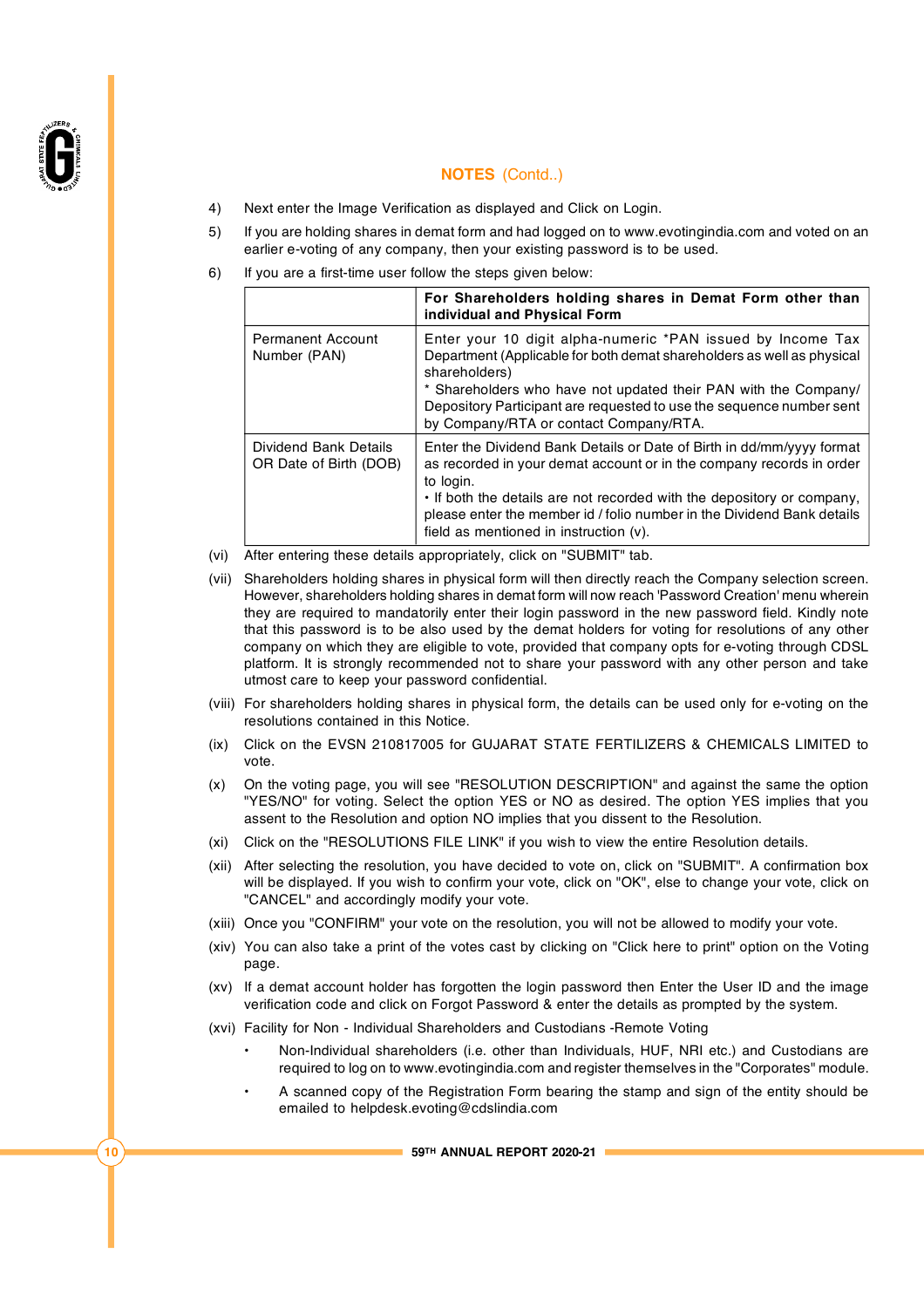

- After receiving the login details a Compliance User should be created using the admin login and password. The Compliance User would be able to link the account(s) for which they wish to vote on.
- The list of accounts linked in the login should be mailed to [helpdesk.evoting@cdslindia.com](mailto:helpdesk.evoting@cdslindia.com) and on approval of the accounts they would be able to cast their vote.
- A scanned copy of the Board Resolution and Power of Attorney (POA) which they have issued in favour of the Custodian, if any, should be uploaded in PDF format in the system for the scrutinizer to verify the same.
- Alternatively Non Individual shareholders are required to send the relevant Board Resolution/ Authority letter etc. together with attested specimen signature of the duly authorized signatory who are authorized to vote, to the Scrutinizer and to the Company at the email address viz; [vishvesh@gsfcltd.com,](mailto:vishvesh@gsfcltd.com,) if they have voted from individual tab & not uploaded same in the CDSL e-voting system for the scrutinizer to verify the same.

### **INSTRUCTIONS FOR SHAREHOLDERS ATTENDING THE AGM/EGM THROUGH VC/OAVM & E-VOTING DURING MEETING ARE AS UNDER:**

- 1. The procedure for attending meeting & e-Voting on the day of the AGM/ EGM is same as the instructions mentioned above for Remote e-voting.
- 2. The link for VC/OAVM to attend meeting will be available where the EVSN of Company will be displayed after successful login as per the instructions mentioned above for Remote e-voting.
- 3. Shareholders who have voted through Remote e-Voting will be eligible to attend the meeting. However, they will not be eligible to vote at the AGM/EGM.
- 4. Shareholders are encouraged to join the Meeting through Laptops / IPads for better experience.
- 5. Further shareholders will be required to allow Camera and use Internet with a good speed to avoid any disturbance during the meeting.
- 6. Please note that Participants Connecting from Mobile Devices or Tablets or through Laptop connecting via Mobile Hotspot may experience Audio/Video loss due to Fluctuation in their respective network. It is therefore recommended to use Stable Wi-Fi or LAN Connection to mitigate any kind of aforesaid glitches.
- 7. Shareholders who would like to express their views/ask questions during the meeting may register themselves as a speaker by sending their request in advance latest by 19th September, 2021 mentioning their name, demat account number/folio number, email id, mobile number at [vishvesh@gsfcltd.com.](mailto:vishvesh@gsfcltd.com.) The shareholders who do not wish to speak during the AGM but have queries may send their queries in advance latest by 19th September, 2021 mentioning their name, demat account number/folio number, email id, mobile number at [vishvesh@gsfcltd.com.](mailto:vishvesh@gsfcltd.com.) These queries will be replied to by the company suitably by email.
- 8. Those shareholders who have registered themselves as a speaker will only be allowed to express their views/ask questions during the meeting.
- 9. Only those shareholders, who are present in the AGM/EGM through VC/OAVM facility and have not casted their vote on the Resolutions through remote e-Voting and are otherwise not barred from doing so, shall be eligible to vote through e-Voting system available during the EGM/AGM.
- 10. If any Votes are cast by the shareholders through the e-voting available during the EGM/AGM and if the same shareholders have not participated in the meeting through VC/OAVM facility, then the votes cast by such shareholders shall be considered invalid as the facility of e-voting during the meeting is available only to the shareholders attending the meeting.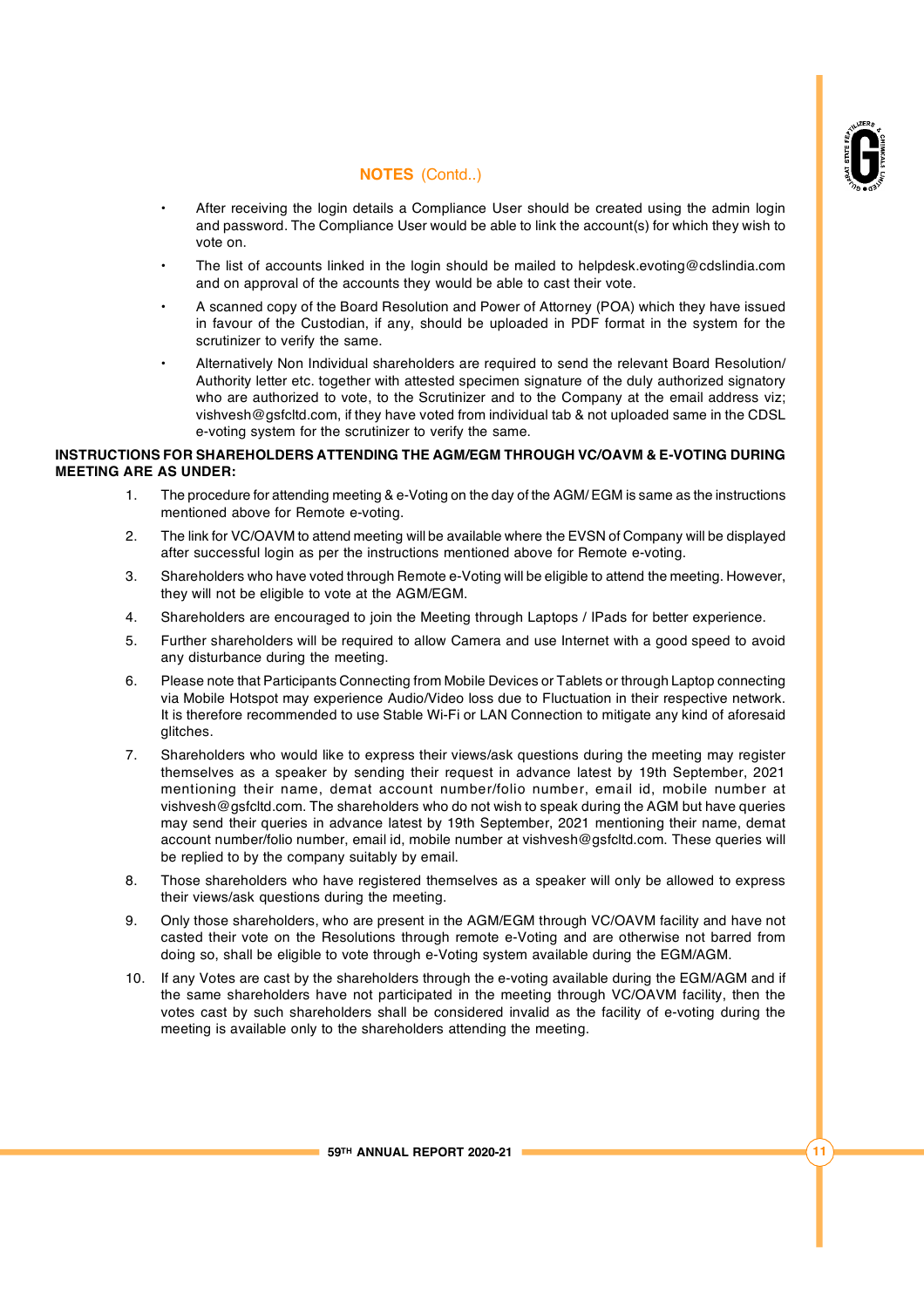

### **PROCESS FOR THOSE SHAREHOLDERS WHOSE EMAIL/MOBILE NO. ARE NOT REGISTERED WITH THE COMPANY/DEPOSITORIES.**

- 1. For Physical shareholders- please provide necessary details like Folio No., Name of shareholder, scanned copy of the share certificate (front and back), PAN (self attested scanned copy of PAN card), AADHAR (self attested scanned copy of Aadhar Card) by email to [vadodara@linkintime.co.in.](mailto:vadodara@linkintime.co.in.)
- 2. For Demat shareholders Please update your email id & mobile no. with your respective Depository Participant (DP)
- 3. For Individual Demat shareholders Please update your email id & mobile no. with your respective Depository Participant (DP) which is mandatory while e-Voting & joining virtual meetings through Depository.

If you have any queries or issues regarding attending AGM & e-Voting from the CDSL e-Voting System, you can write an email to [helpdesk.evoting@cdslindia.com](mailto:helpdesk.evoting@cdslindia.com) or contact at 022- 23058738 and 022-23058542/ 43.

All grievances connected with the facility for voting by electronic means may be addressed to Mr. Rakesh Dalvi, Sr. Manager, (CDSL) Central Depository Services (India) Limited, A Wing, 25th Floor, Marathon Futurex, Mafatlal Mill Compounds, N M Joshi Marg, Lower Parel (East), Mumbai - 400013 or send an email to [helpdesk.evoting@cdslindia.com](mailto:helpdesk.evoting@cdslindia.com) or call on 022-23058542/43.

### **Contact Details**

#### **Company: Gujarat State Fertilizers & Chemicals Limited**

P.O.: Fertilizernagaar - 391 750 DIST.: VADODARA (GUJARAT) Phone: (0265) 2242451, Extn. 3582 E-mail: [vishvesh@gsfcltd.com](mailto:vishvesh@gsfcltd.com)

**Registrar & Share Transfer Agent: Link Intime India Private Limited (Unit: GSFC)**

B -102 &103, Shangrila Complex, 1st Floor, Opp. HDFC Bank, Near Radhakrishna Char Rasta, Akota, VADODARA: 390 020 (GUJARAT)

Phone: (0265) 2356573 / 6136000

E-mail: [vadodara@linkintime.co.in](mailto:vadodara@linkintime.co.in)

#### **e-Voting Agency : Central Depository Services (India) Limited**

E-mail: [helpdesk.evoting@cdslindia.com](mailto:helpdesk.evoting@cdslindia.com) Phone: +91-22-22723333/8588

#### **Scrutinizer: Mr. Niraj Trivedi**

Practicing Company Secretary 218-219, Saffron Complex, Fatehgunj, VADODARA : 390 002 (GUJARAT) E-mail: [csneerajtrivedi@gmail.com](mailto:csneerajtrivedi@gmail.com)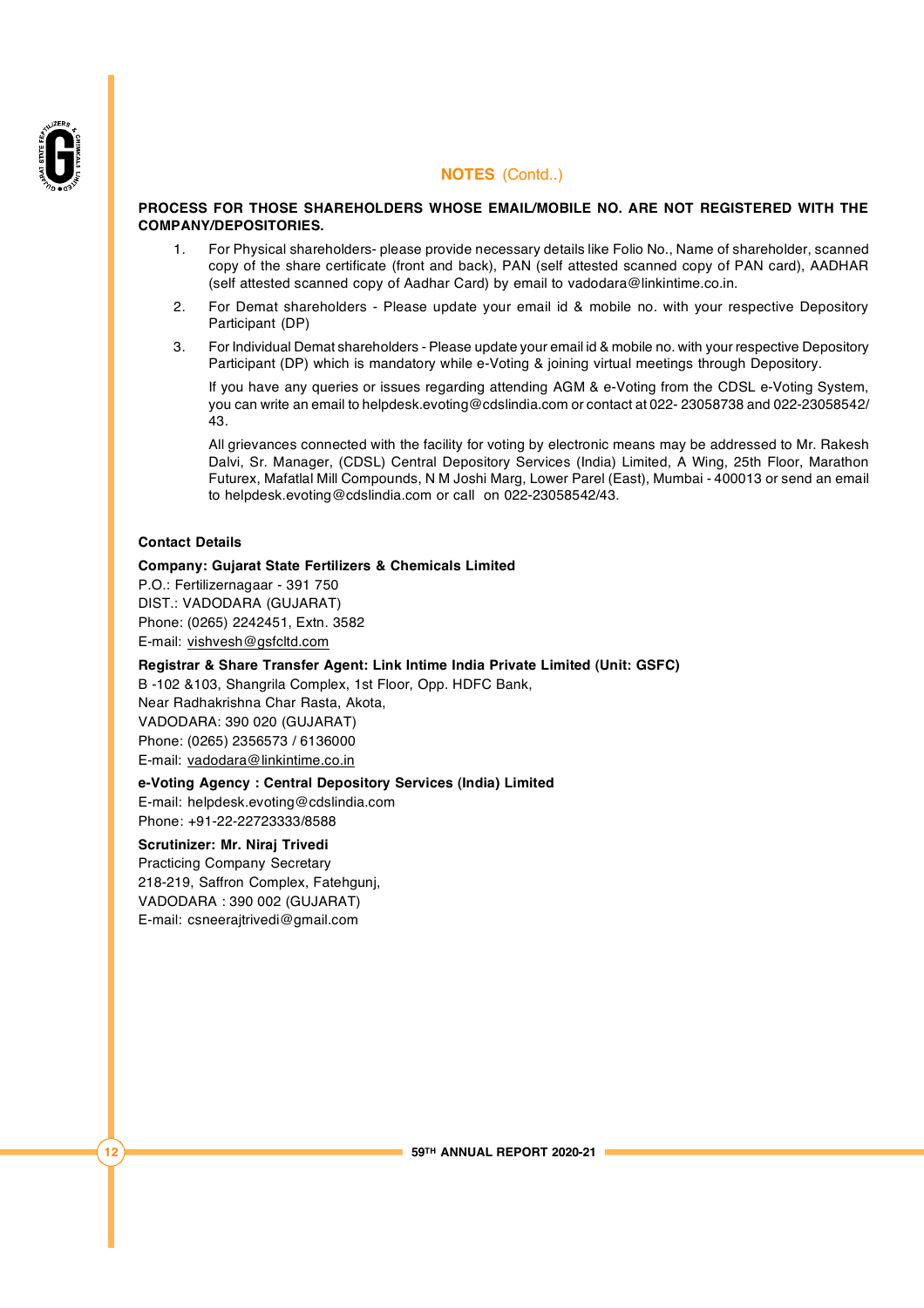

#### **Annexure – I**

### **DETAILS OF DIRECTORS SEEKING APPOINTMENT / REAPPOINTMENT BY THE SHAREHOLDERS OF THE COMPANY AT THE ENSUING ANNUAL GENERAL MEETING IN PURSUANCE OF REGULATION 26 (4) & 36 (3) OF SEBI (LISTING OBLIGATIONS AND DISCLOSURE REQUIREMENTS) REGULATIONS, 2015 AND APPLICABLE SECRETARIAL STANDARDS**

| <b>Name of Director</b>                                                             | Smt. Javaben<br><b>Bharatbhai Thakkar</b>                      | Shri Mukesh Puri,<br>IAS                                                | Shri Pankaj Joshi,<br>IAS                                              | Smt. Mamta Verma,<br>IAS                                              |
|-------------------------------------------------------------------------------------|----------------------------------------------------------------|-------------------------------------------------------------------------|------------------------------------------------------------------------|-----------------------------------------------------------------------|
| <b>DIN</b>                                                                          | 02110569                                                       | 03582870                                                                | 01532892                                                               | 01854315                                                              |
| Date of Birth                                                                       | 14.05.1952                                                     | 26.01.1964                                                              | 19.10.1965                                                             | 01.04.1972                                                            |
| Date of first<br>appointment                                                        | 01.10.2020                                                     | 06.12.2020                                                              | 21.12.2019                                                             | 01.07.2021                                                            |
| No. of Shares held<br>by self or by any<br>beneficial basis for<br>any other person | Nil                                                            | Nil                                                                     | Nil                                                                    | Nil                                                                   |
| Relationship with<br>other Directors /<br>Key Managerial<br>Personnel               | Nil                                                            | Nil                                                                     | Nil                                                                    | Nil                                                                   |
| Qualifications                                                                      | B.A. (English)                                                 | Post-Graduation in                                                      | <b>IAS</b>                                                             | Post-graduation                                                       |
|                                                                                     |                                                                | Economics Master's<br>Degree in<br>International Political<br>Economics | <b>B.</b> Tech in Civil<br>Engineering                                 | (Psychology), IAS                                                     |
|                                                                                     |                                                                | IAS                                                                     | M. Tech in Water<br>Resource                                           |                                                                       |
|                                                                                     |                                                                |                                                                         | Engineering IIT, New<br>Delhi                                          |                                                                       |
|                                                                                     |                                                                |                                                                         | M. Phil in Defence &<br><b>Strategic Studies</b>                       |                                                                       |
| Names of other<br>Companies in<br>which                                             | Whiteland<br>Engineering<br>Technologies<br>Private<br>Limited | <b>Urban Ring</b><br>1)<br>Development                                  | Gujarat Alkalies<br>1)<br>and Chemicals<br>Ltd.                        | Gujarat Urja<br>1)<br>Vikas Nigam<br>Limited                          |
| Directorship<br>is<br>held                                                          |                                                                | Corporation<br>Limited<br>2)<br>Gujarat Urban<br>Development<br>Company | 2)<br><b>Gujarat State</b><br>Petroleum<br>Corporation Ltd.            | <b>Gujarat State</b><br>(2)<br>Electricity<br>Corporation<br>Limited  |
|                                                                                     |                                                                | Limited<br>3)<br>Gujarat Metro<br>Rail<br>Corporation                   | 3)<br>Sardar Sarovar<br>Narmada Nigam<br>Ltd.                          | <b>Gujarat Energy</b><br>3)<br>Transmission<br>Corporation<br>Limited |
|                                                                                     |                                                                | (GMRC)<br>Limited<br>4)<br>Gujarat                                      | 4)<br>Gujarat<br>International                                         | 4)<br><b>Gujarat Power</b><br>Corporation<br>Limited                  |
|                                                                                     |                                                                | International<br>Finance Tec-<br>City Company                           | Finance Tec-City<br>Company Ltd.                                       | 5)<br>Gujarat<br>Narmada Valley<br>Fertilizers &                      |
|                                                                                     |                                                                | Limited                                                                 | 5)<br><b>Gujarat State</b>                                             | Chemicals                                                             |
|                                                                                     |                                                                | <b>Gujarat Fibre</b><br>5)<br><b>Grid Network</b><br>Limited            | <b>Financial Services</b><br>Ltd.                                      | Limited<br>6)<br>Gujarat<br><b>Chemical Port</b>                      |
|                                                                                     |                                                                | 6)<br>Diamond<br>Research and                                           | <b>Gujarat State</b><br>6)<br>Petronet Ltd.                            | Limited<br>7)<br>Diamond                                              |
|                                                                                     |                                                                | Mercantile City<br>Limited<br>7)<br>Gujarat                             | 7)<br><b>Gujarat State</b><br>Investment Ltd.                          | Research And<br>Mercantile City<br>Limited                            |
|                                                                                     |                                                                | Narmada<br>Vallev<br>Fertilizers &<br>Chemicals Ltd.                    | 8)<br><b>Gujarat Metro Rail</b><br>Corporation<br>(GMRC) Ltd.          | 8)<br>Gujarat Energy<br>Development<br>Agency                         |
|                                                                                     |                                                                | <b>Indian Potash</b><br>8)<br>Limited<br>9)<br>Gujarat Green            | Gujarat Narmada<br>9)<br><b>Valley Fertilizers</b><br>& Chemicals Ltd. |                                                                       |
|                                                                                     |                                                                | Revolution<br>Company<br>Limited                                        |                                                                        |                                                                       |

**59TH ANNUAL REPORT 2020-21 13**